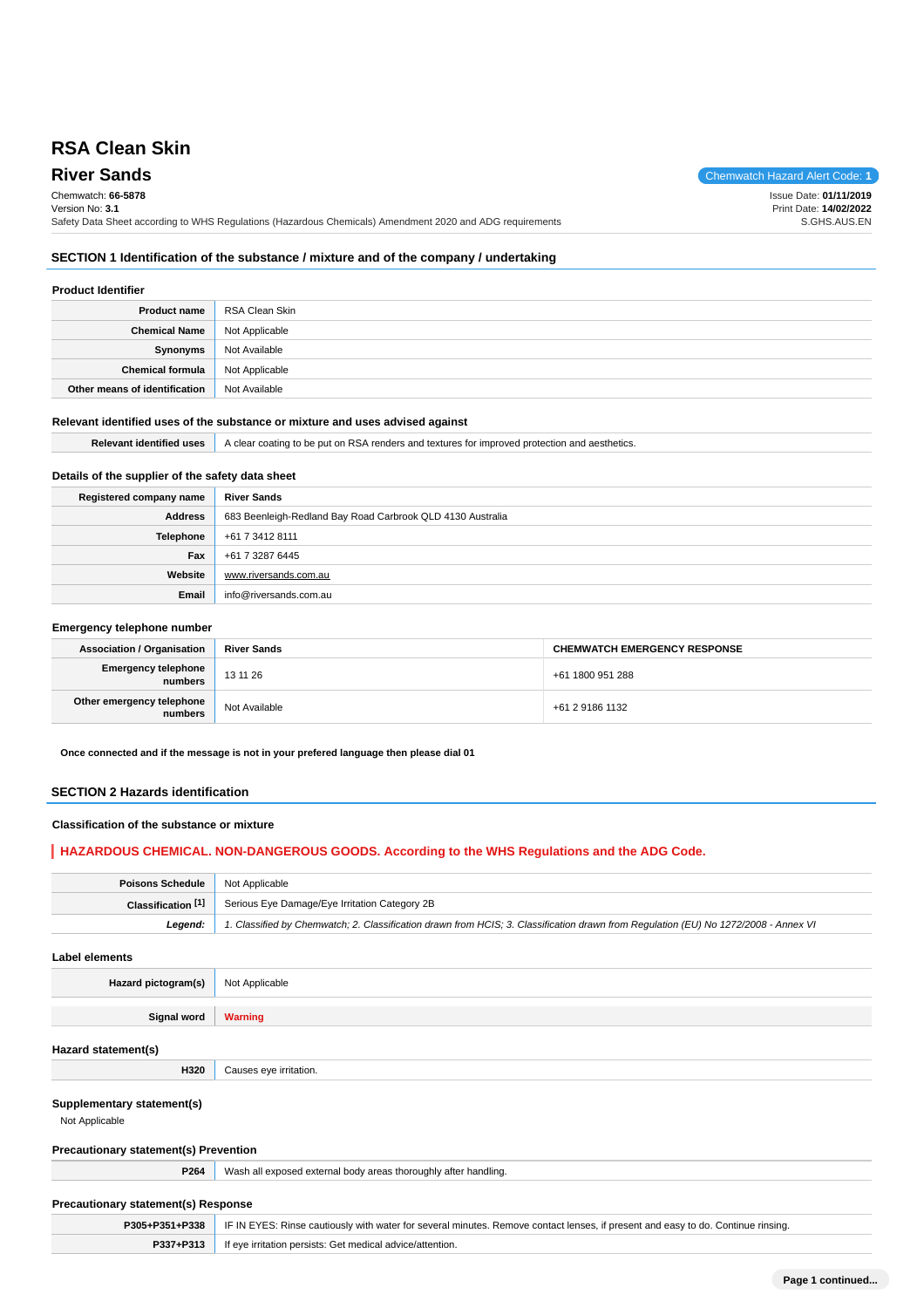## **RSA Clean Skin**

### **Precautionary statement(s) Storage**

### Not Applicable

**Precautionary statement(s) Disposal**

Not Applicable

### **SECTION 3 Composition / information on ingredients**

### **Substances**

See section below for composition of Mixtures

#### **Mixtures**

| <b>CAS No</b> | %[weight]<br>Name                                                                                                                                                                              |                                            |  |
|---------------|------------------------------------------------------------------------------------------------------------------------------------------------------------------------------------------------|--------------------------------------------|--|
| Not Available | 100                                                                                                                                                                                            | Ingredients determined not to be hazardous |  |
| Leaend:       | 1. Classified by Chemwatch; 2. Classification drawn from HCIS; 3. Classification drawn from Regulation (EU) No 1272/2008 - Annex VI; 4.<br>Classification drawn from C&L * EU IOELVs available |                                            |  |

### **SECTION 4 First aid measures**

| Description of first aid measures |                                                                                                                                                                                                                                                                                                                                                                                                                                                                                                  |
|-----------------------------------|--------------------------------------------------------------------------------------------------------------------------------------------------------------------------------------------------------------------------------------------------------------------------------------------------------------------------------------------------------------------------------------------------------------------------------------------------------------------------------------------------|
| <b>Eye Contact</b>                | If this product comes in contact with the eyes:<br>▶ Wash out immediately with fresh running water.<br>Ensure complete irrigation of the eye by keeping eyelids apart and away from eye and moving the eyelids by occasionally lifting the upper<br>and lower lids.<br>▶ Seek medical attention without delay; if pain persists or recurs seek medical attention.<br>Removal of contact lenses after an eye injury should only be undertaken by skilled personnel.                               |
| <b>Skin Contact</b>               | If skin contact occurs:<br>Immediately remove all contaminated clothing, including footwear.<br>Fiush skin and hair with running water (and soap if available).<br>Seek medical attention in event of irritation.                                                                                                                                                                                                                                                                                |
| Inhalation                        | If fumes, aerosols or combustion products are inhaled remove from contaminated area.<br>• Other measures are usually unnecessary.                                                                                                                                                                                                                                                                                                                                                                |
| Ingestion                         | If swallowed do <b>NOT</b> induce vomiting.<br>If vomiting occurs, lean patient forward or place on left side (head-down position, if possible) to maintain open airway and prevent aspiration.<br>• Observe the patient carefully.<br>▶ Never give liquid to a person showing signs of being sleepy or with reduced awareness; i.e. becoming unconscious.<br>• Give water to rinse out mouth, then provide liquid slowly and as much as casualty can comfortably drink.<br>Seek medical advice. |

### **Indication of any immediate medical attention and special treatment needed**

Treat symptomatically.

### **SECTION 5 Firefighting measures**

### **Extinguishing media**

- Water spray or fog.
- Foam.
- Dry chemical powder.
- BCF (where regulations permit).
- Carbon dioxide.

### **Special hazards arising from the substrate or mixture**

| <b>Fire Incompatibility</b>    | Avoid contamination with oxidising agents i.e. nitrates, oxidising acids, chlorine bleaches, pool chlorine etc. as ignition may result                                                                                                                                                                                                                                                                                                                                                                                                                                                                      |  |  |  |  |
|--------------------------------|-------------------------------------------------------------------------------------------------------------------------------------------------------------------------------------------------------------------------------------------------------------------------------------------------------------------------------------------------------------------------------------------------------------------------------------------------------------------------------------------------------------------------------------------------------------------------------------------------------------|--|--|--|--|
| <b>Advice for firefighters</b> |                                                                                                                                                                                                                                                                                                                                                                                                                                                                                                                                                                                                             |  |  |  |  |
| <b>Fire Fighting</b>           | Alert Fire Brigade and tell them location and nature of hazard.<br>▶ Wear full body protective clothing with breathing apparatus.<br>Prevent, by any means available, spillage from entering drains or water course.<br>▶ Use water delivered as a fine spray to control fire and cool adjacent area.<br>Avoid spraying water onto liquid pools.<br>DO NOT approach containers suspected to be hot.<br>Cool fire exposed containers with water spray from a protected location.<br>If safe to do so, remove containers from path of fire.                                                                   |  |  |  |  |
| <b>Fire/Explosion Hazard</b>   | The material is not readily combustible under normal conditions.<br>However, it will break down under fire conditions and the organic component may burn.<br>Not considered to be a significant fire risk.<br>Heat may cause expansion or decomposition with violent rupture of containers.<br>Decomposes on heating and may produce toxic fumes of carbon monoxide (CO).<br>May emit acrid smoke.<br>Decomposes on heating and produces toxic fumes of:<br>carbon dioxide (CO2)<br>other pyrolysis products typical of burning organic material.<br>May emit poisonous fumes.<br>May emit corrosive fumes. |  |  |  |  |
| <b>HAZCHEM</b>                 | Not Applicable                                                                                                                                                                                                                                                                                                                                                                                                                                                                                                                                                                                              |  |  |  |  |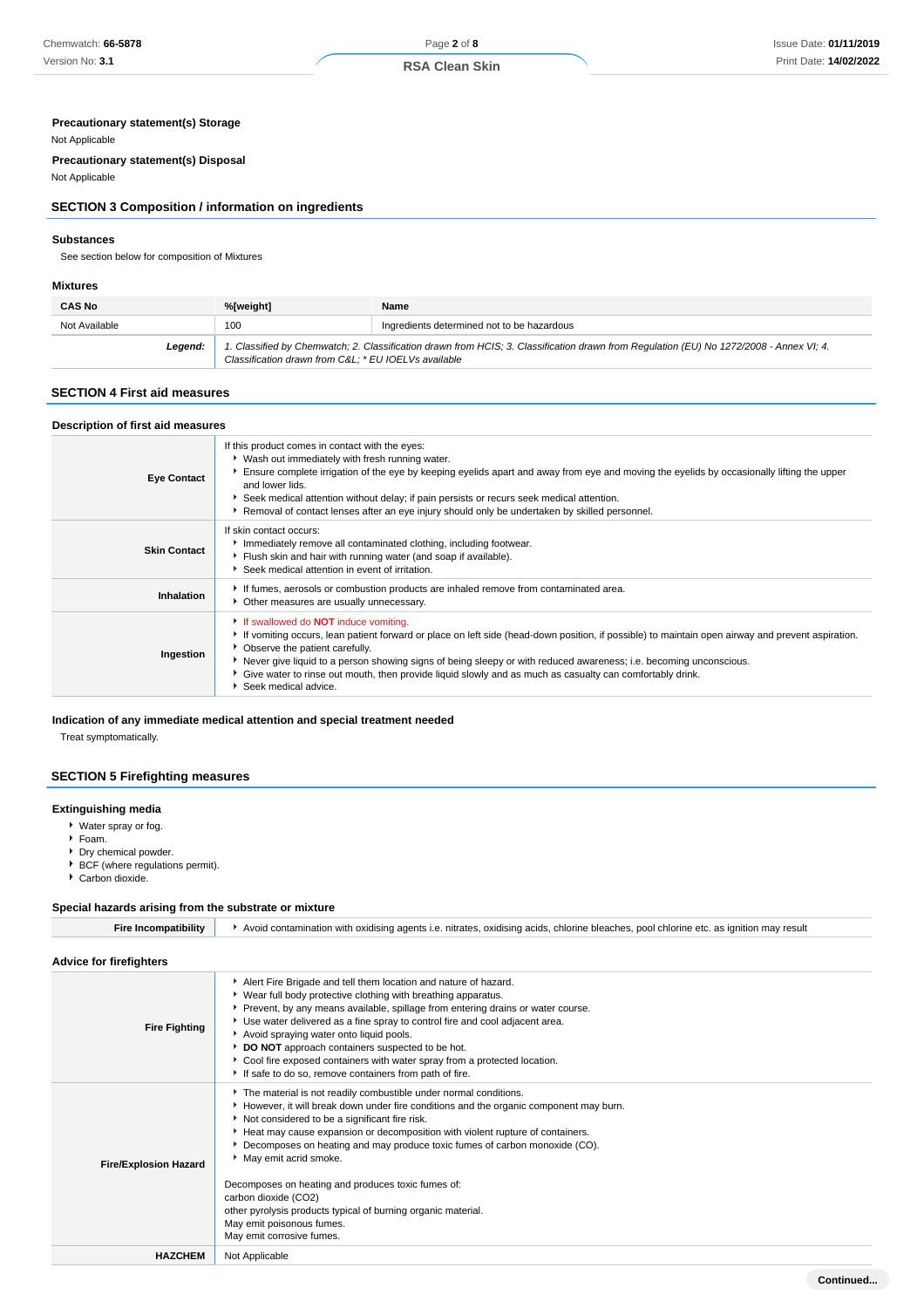### **SECTION 6 Accidental release measures**

**Personal precautions, protective equipment and emergency procedures** See section 8

#### **Environmental precautions**

See section 12

### **Methods and material for containment and cleaning up**

| <b>Minor Spills</b> | Slippery when spilt.<br>Remove all ignition sources.<br>Clean up all spills immediately.<br>Avoid breathing vapours and contact with skin and eyes.<br>Control personal contact with the substance, by using protective equipment.<br>Contain and absorb spill with sand, earth, inert material or vermiculite.<br>▶ Wipe up.<br>• Place in a suitable, labelled container for waste disposal.                                                                                                                                                                                                                                                                                                                                                                                                    |
|---------------------|---------------------------------------------------------------------------------------------------------------------------------------------------------------------------------------------------------------------------------------------------------------------------------------------------------------------------------------------------------------------------------------------------------------------------------------------------------------------------------------------------------------------------------------------------------------------------------------------------------------------------------------------------------------------------------------------------------------------------------------------------------------------------------------------------|
| <b>Major Spills</b> | Slippery when spilt.<br>Moderate hazard.<br>Clear area of personnel and move upwind.<br>Alert Fire Brigade and tell them location and nature of hazard.<br>▶ Wear breathing apparatus plus protective gloves.<br>Prevent, by any means available, spillage from entering drains or water course.<br>▶ No smoking, naked lights or ignition sources.<br>Increase ventilation.<br>Stop leak if safe to do so.<br>Contain spill with sand, earth or vermiculite.<br>Collect recoverable product into labelled containers for recycling.<br>Absorb remaining product with sand, earth or vermiculite.<br>Collect solid residues and seal in labelled drums for disposal.<br>▶ Wash area and prevent runoff into drains.<br>If contamination of drains or waterways occurs, advise emergency services. |

Personal Protective Equipment advice is contained in Section 8 of the SDS.

### **SECTION 7 Handling and storage**

### **Precautions for safe handling**

| Safe handling     | Limit all unnecessary personal contact.<br>▶ Wear protective clothing when risk of exposure occurs.<br>Use in a well-ventilated area.<br>When handling <b>DO NOT</b> eat, drink or smoke.<br>Always wash hands with soap and water after handling.<br>Avoid physical damage to containers.<br>Use good occupational work practice.<br>▶ Observe manufacturer's storage and handling recommendations contained within this SDS. |
|-------------------|--------------------------------------------------------------------------------------------------------------------------------------------------------------------------------------------------------------------------------------------------------------------------------------------------------------------------------------------------------------------------------------------------------------------------------|
| Other information | Store in original containers.<br>▶ Keep containers securely sealed.<br>Store in a cool, dry, well-ventilated area.<br>Store away from incompatible materials and foodstuff containers.<br>Protect containers against physical damage and check regularly for leaks.<br>• Observe manufacturer's storage and handling recommendations contained within this SDS.                                                                |

### **Conditions for safe storage, including any incompatibilities**

| Suitable container      | Metal can or drum<br>Packaging as recommended by manufacturer.<br>• Check all containers are clearly labelled and free from leaks. |  |
|-------------------------|------------------------------------------------------------------------------------------------------------------------------------|--|
| Storage incompatibility | store between 8decC-40deqC<br>Avoid reaction with oxidising agents                                                                 |  |

### **SECTION 8 Exposure controls / personal protection**

### **Control parameters**

#### **Occupational Exposure Limits (OEL)** ı

**INGREDIENT DATA**

Not Available

### **Emergency Limits**

| Ingredient     | TEEL-1        | TEEL-2        |                     | TEEL-3        |
|----------------|---------------|---------------|---------------------|---------------|
| RSA Clean Skin | Not Available | Not Available |                     | Not Available |
|                |               |               |                     |               |
| Ingredient     | Original IDLH |               | <b>Revised IDLH</b> |               |
| RSA Clean Skin | Not Available |               | Not Available       |               |

#### **Exposure controls**

Appropriate engineering Engineering controls are used to remove a hazard or place a barrier between the worker and the hazard. Well-designed engineering controls can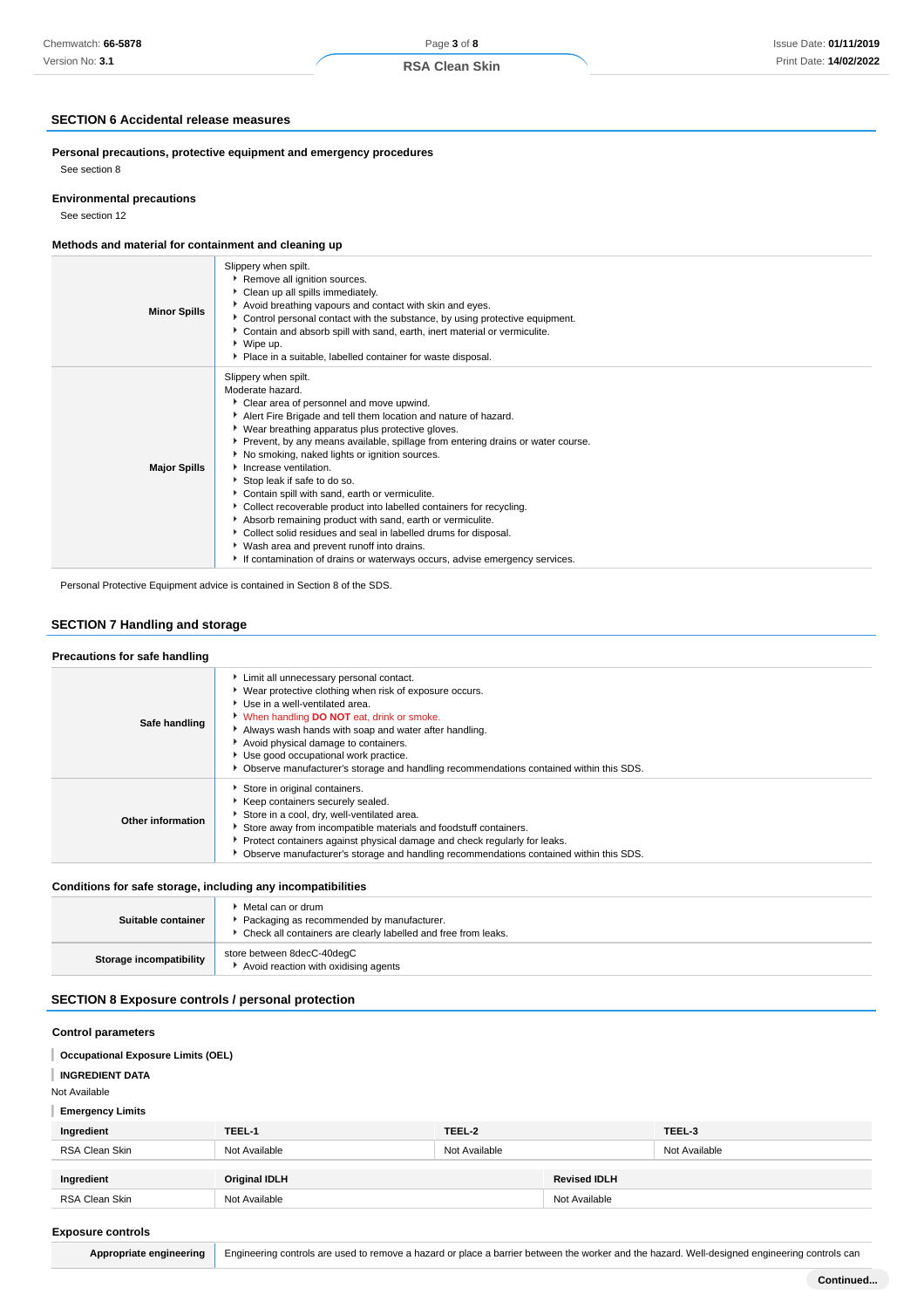|                            | be highly effective in protecting workers and will typically be independent of worker interactions to provide this high level of protection.<br>The basic types of engineering controls are:<br>Process controls which involve changing the way a job activity or process is done to reduce the risk.<br>Enclosure and/or isolation of emission source which keeps a selected hazard "physically" away from the worker and ventilation that strategically<br>"adds" and "removes" air in the work environment. Ventilation can remove or dilute an air contaminant if designed properly. The design of a<br>ventilation system must match the particular process and chemical or contaminant in use.<br>Employers may need to use multiple types of controls to prevent employee overexposure.<br>General exhaust is adequate under normal operating conditions. Local exhaust ventilation may be required in specific circumstances. If risk of<br>overexposure exists, wear approved respirator. Correct fit is essential to obtain adequate protection. Provide adequate ventilation in warehouse<br>or closed storage areas. Air contaminants generated in the workplace possess varying "escape" velocities which, in turn, determine the "capture                                                                                                                                                                                                                                                                                                                                                                                                                                                                                                                                                                                                                                                                                                                                                                                                                                                                                                                                                                                                                                                                                                                                                                                                                                                                                                                                                                                         |                                  |                                     |
|----------------------------|-------------------------------------------------------------------------------------------------------------------------------------------------------------------------------------------------------------------------------------------------------------------------------------------------------------------------------------------------------------------------------------------------------------------------------------------------------------------------------------------------------------------------------------------------------------------------------------------------------------------------------------------------------------------------------------------------------------------------------------------------------------------------------------------------------------------------------------------------------------------------------------------------------------------------------------------------------------------------------------------------------------------------------------------------------------------------------------------------------------------------------------------------------------------------------------------------------------------------------------------------------------------------------------------------------------------------------------------------------------------------------------------------------------------------------------------------------------------------------------------------------------------------------------------------------------------------------------------------------------------------------------------------------------------------------------------------------------------------------------------------------------------------------------------------------------------------------------------------------------------------------------------------------------------------------------------------------------------------------------------------------------------------------------------------------------------------------------------------------------------------------------------------------------------------------------------------------------------------------------------------------------------------------------------------------------------------------------------------------------------------------------------------------------------------------------------------------------------------------------------------------------------------------------------------------------------------------------------------------------------------------------------------|----------------------------------|-------------------------------------|
|                            | velocities" of fresh circulating air required to effectively remove the contaminant.                                                                                                                                                                                                                                                                                                                                                                                                                                                                                                                                                                                                                                                                                                                                                                                                                                                                                                                                                                                                                                                                                                                                                                                                                                                                                                                                                                                                                                                                                                                                                                                                                                                                                                                                                                                                                                                                                                                                                                                                                                                                                                                                                                                                                                                                                                                                                                                                                                                                                                                                                            |                                  |                                     |
|                            | Type of Contaminant:                                                                                                                                                                                                                                                                                                                                                                                                                                                                                                                                                                                                                                                                                                                                                                                                                                                                                                                                                                                                                                                                                                                                                                                                                                                                                                                                                                                                                                                                                                                                                                                                                                                                                                                                                                                                                                                                                                                                                                                                                                                                                                                                                                                                                                                                                                                                                                                                                                                                                                                                                                                                                            |                                  | Air Speed:                          |
|                            | solvent, vapours, degreasing etc., evaporating from tank (in still air).                                                                                                                                                                                                                                                                                                                                                                                                                                                                                                                                                                                                                                                                                                                                                                                                                                                                                                                                                                                                                                                                                                                                                                                                                                                                                                                                                                                                                                                                                                                                                                                                                                                                                                                                                                                                                                                                                                                                                                                                                                                                                                                                                                                                                                                                                                                                                                                                                                                                                                                                                                        |                                  | $0.25 - 0.5$ m/s<br>(50-100 f/min)  |
|                            | aerosols, fumes from pouring operations, intermittent container filling, low speed conveyer transfers, welding, spray<br>drift, plating acid fumes, pickling (released at low velocity into zone of active generation)                                                                                                                                                                                                                                                                                                                                                                                                                                                                                                                                                                                                                                                                                                                                                                                                                                                                                                                                                                                                                                                                                                                                                                                                                                                                                                                                                                                                                                                                                                                                                                                                                                                                                                                                                                                                                                                                                                                                                                                                                                                                                                                                                                                                                                                                                                                                                                                                                          |                                  | 0.5-1 m/s (100-200<br>$f/min.$ )    |
| controls                   | direct spray, spray painting in shallow booths, drum filling, conveyer loading, crusher dusts, gas discharge (active<br>generation into zone of rapid air motion)                                                                                                                                                                                                                                                                                                                                                                                                                                                                                                                                                                                                                                                                                                                                                                                                                                                                                                                                                                                                                                                                                                                                                                                                                                                                                                                                                                                                                                                                                                                                                                                                                                                                                                                                                                                                                                                                                                                                                                                                                                                                                                                                                                                                                                                                                                                                                                                                                                                                               |                                  | 1-2.5 m/s (200-500<br>f/min.)       |
|                            | grinding, abrasive blasting, tumbling, high speed wheel generated dusts (released at high initial velocity into zone of<br>very high rapid air motion).                                                                                                                                                                                                                                                                                                                                                                                                                                                                                                                                                                                                                                                                                                                                                                                                                                                                                                                                                                                                                                                                                                                                                                                                                                                                                                                                                                                                                                                                                                                                                                                                                                                                                                                                                                                                                                                                                                                                                                                                                                                                                                                                                                                                                                                                                                                                                                                                                                                                                         |                                  | $2.5 - 10$ m/s<br>(500-2000 f/min.) |
|                            | Within each range the appropriate value depends on:                                                                                                                                                                                                                                                                                                                                                                                                                                                                                                                                                                                                                                                                                                                                                                                                                                                                                                                                                                                                                                                                                                                                                                                                                                                                                                                                                                                                                                                                                                                                                                                                                                                                                                                                                                                                                                                                                                                                                                                                                                                                                                                                                                                                                                                                                                                                                                                                                                                                                                                                                                                             |                                  |                                     |
|                            | Lower end of the range                                                                                                                                                                                                                                                                                                                                                                                                                                                                                                                                                                                                                                                                                                                                                                                                                                                                                                                                                                                                                                                                                                                                                                                                                                                                                                                                                                                                                                                                                                                                                                                                                                                                                                                                                                                                                                                                                                                                                                                                                                                                                                                                                                                                                                                                                                                                                                                                                                                                                                                                                                                                                          | Upper end of the range           |                                     |
|                            | 1: Room air currents minimal or favourable to capture                                                                                                                                                                                                                                                                                                                                                                                                                                                                                                                                                                                                                                                                                                                                                                                                                                                                                                                                                                                                                                                                                                                                                                                                                                                                                                                                                                                                                                                                                                                                                                                                                                                                                                                                                                                                                                                                                                                                                                                                                                                                                                                                                                                                                                                                                                                                                                                                                                                                                                                                                                                           | 1: Disturbing room air currents  |                                     |
|                            | 2: Contaminants of low toxicity or of nuisance value only.                                                                                                                                                                                                                                                                                                                                                                                                                                                                                                                                                                                                                                                                                                                                                                                                                                                                                                                                                                                                                                                                                                                                                                                                                                                                                                                                                                                                                                                                                                                                                                                                                                                                                                                                                                                                                                                                                                                                                                                                                                                                                                                                                                                                                                                                                                                                                                                                                                                                                                                                                                                      | 2: Contaminants of high toxicity |                                     |
|                            | 3: Intermittent, low production.                                                                                                                                                                                                                                                                                                                                                                                                                                                                                                                                                                                                                                                                                                                                                                                                                                                                                                                                                                                                                                                                                                                                                                                                                                                                                                                                                                                                                                                                                                                                                                                                                                                                                                                                                                                                                                                                                                                                                                                                                                                                                                                                                                                                                                                                                                                                                                                                                                                                                                                                                                                                                | 3: High production, heavy use    |                                     |
|                            | 4: Large hood or large air mass in motion                                                                                                                                                                                                                                                                                                                                                                                                                                                                                                                                                                                                                                                                                                                                                                                                                                                                                                                                                                                                                                                                                                                                                                                                                                                                                                                                                                                                                                                                                                                                                                                                                                                                                                                                                                                                                                                                                                                                                                                                                                                                                                                                                                                                                                                                                                                                                                                                                                                                                                                                                                                                       | 4: Small hood-local control only |                                     |
|                            | Simple theory shows that air velocity falls rapidly with distance away from the opening of a simple extraction pipe. Velocity generally decreases<br>with the square of distance from the extraction point (in simple cases). Therefore the air speed at the extraction point should be adjusted,<br>accordingly, after reference to distance from the contaminating source. The air velocity at the extraction fan, for example, should be a minimum of<br>1-2 m/s (200-400 f/min) for extraction of solvents generated in a tank 2 meters distant from the extraction point. Other mechanical considerations,<br>producing performance deficits within the extraction apparatus, make it essential that theoretical air velocities are multiplied by factors of 10 or<br>more when extraction systems are installed or used.                                                                                                                                                                                                                                                                                                                                                                                                                                                                                                                                                                                                                                                                                                                                                                                                                                                                                                                                                                                                                                                                                                                                                                                                                                                                                                                                                                                                                                                                                                                                                                                                                                                                                                                                                                                                                  |                                  |                                     |
| <b>Personal protection</b> |                                                                                                                                                                                                                                                                                                                                                                                                                                                                                                                                                                                                                                                                                                                                                                                                                                                                                                                                                                                                                                                                                                                                                                                                                                                                                                                                                                                                                                                                                                                                                                                                                                                                                                                                                                                                                                                                                                                                                                                                                                                                                                                                                                                                                                                                                                                                                                                                                                                                                                                                                                                                                                                 |                                  |                                     |
| Eye and face protection    | Safety glasses with side shields.<br>Chemical goggles.<br>Contact lenses may pose a special hazard; soft contact lenses may absorb and concentrate irritants. A written policy document, describing<br>the wearing of lenses or restrictions on use, should be created for each workplace or task. This should include a review of lens absorption<br>and adsorption for the class of chemicals in use and an account of injury experience. Medical and first-aid personnel should be trained in<br>their removal and suitable equipment should be readily available. In the event of chemical exposure, begin eye irrigation immediately and<br>remove contact lens as soon as practicable. Lens should be removed at the first signs of eye redness or irritation - lens should be removed in<br>a clean environment only after workers have washed hands thoroughly. [CDC NIOSH Current Intelligence Bulletin 59], [AS/NZS 1336 or<br>national equivalent]                                                                                                                                                                                                                                                                                                                                                                                                                                                                                                                                                                                                                                                                                                                                                                                                                                                                                                                                                                                                                                                                                                                                                                                                                                                                                                                                                                                                                                                                                                                                                                                                                                                                                   |                                  |                                     |
| <b>Skin protection</b>     | See Hand protection below                                                                                                                                                                                                                                                                                                                                                                                                                                                                                                                                                                                                                                                                                                                                                                                                                                                                                                                                                                                                                                                                                                                                                                                                                                                                                                                                                                                                                                                                                                                                                                                                                                                                                                                                                                                                                                                                                                                                                                                                                                                                                                                                                                                                                                                                                                                                                                                                                                                                                                                                                                                                                       |                                  |                                     |
| Hands/feet protection      | ▶ Wear chemical protective gloves, e.g. PVC.<br>▶ Wear safety footwear or safety gumboots, e.g. Rubber<br>The selection of suitable gloves does not only depend on the material, but also on further marks of quality which vary from manufacturer to<br>manufacturer. Where the chemical is a preparation of several substances, the resistance of the glove material can not be calculated in advance<br>and has therefore to be checked prior to the application.<br>The exact break through time for substances has to be obtained from the manufacturer of the protective gloves and has to be observed when<br>making a final choice.<br>Personal hygiene is a key element of effective hand care. Gloves must only be worn on clean hands. After using gloves, hands should be<br>washed and dried thoroughly. Application of a non-perfumed moisturiser is recommended.<br>Suitability and durability of glove type is dependent on usage. Important factors in the selection of gloves include:<br>frequency and duration of contact,<br>⋅ chemical resistance of glove material,<br>· glove thickness and<br>· dexterity<br>Select gloves tested to a relevant standard (e.g. Europe EN 374, US F739, AS/NZS 2161.1 or national equivalent).<br>When prolonged or frequently repeated contact may occur, a glove with a protection class of 5 or higher (breakthrough time greater than 240<br>minutes according to EN 374, AS/NZS 2161.10.1 or national equivalent) is recommended.<br>When only brief contact is expected, a glove with a protection class of 3 or higher (breakthrough time greater than 60 minutes according to EN<br>374, AS/NZS 2161.10.1 or national equivalent) is recommended.<br>. Some glove polymer types are less affected by movement and this should be taken into account when considering gloves for long-term use.<br>Contaminated gloves should be replaced.<br>As defined in ASTM F-739-96 in any application, gloves are rated as:<br>Excellent when breakthrough time > 480 min<br>Good when breakthrough time > 20 min<br>⋅ Fair when breakthrough time < 20 min<br>. Poor when glove material degrades<br>For general applications, gloves with a thickness typically greater than 0.35 mm, are recommended.<br>It should be emphasised that glove thickness is not necessarily a good predictor of glove resistance to a specific chemical, as the permeation<br>efficiency of the glove will be dependent on the exact composition of the glove material. Therefore, glove selection should also be based on<br>consideration of the task requirements and knowledge of breakthrough times. |                                  |                                     |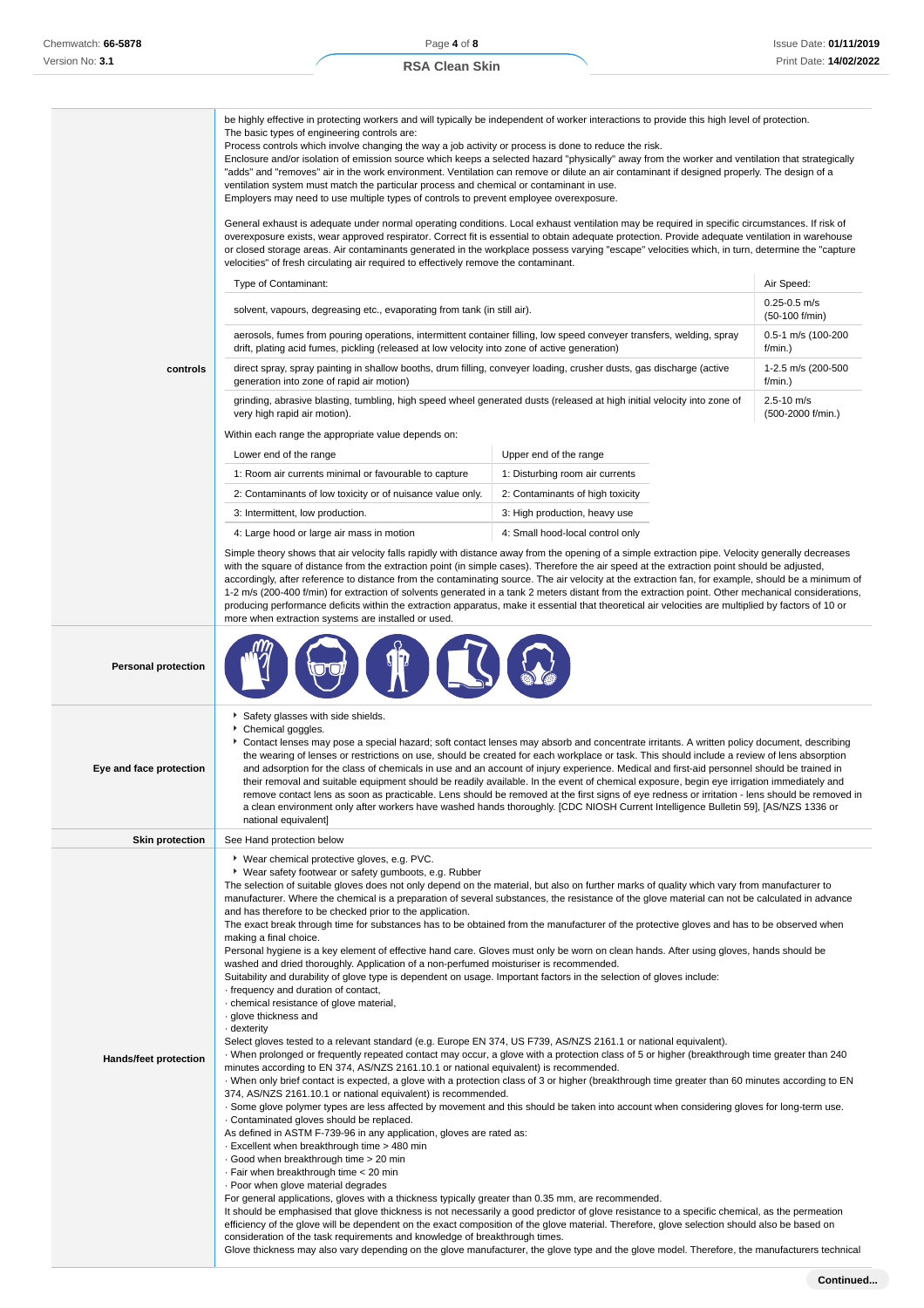|                        | data should always be taken into account to ensure selection of the most appropriate glove for the task.<br>Note: Depending on the activity being conducted, gloves of varying thickness may be required for specific tasks. For example:<br>· Thinner gloves (down to 0.1 mm or less) may be required where a high degree of manual dexterity is needed. However, these gloves are only<br>likely to give short duration protection and would normally be just for single use applications, then disposed of.<br>· Thicker gloves (up to 3 mm or more) may be required where there is a mechanical (as well as a chemical) risk i.e. where there is abrasion or<br>puncture potential<br>Gloves must only be worn on clean hands. After using gloves, hands should be washed and dried thoroughly. Application of a non-perfumed<br>moisturiser is recommended. |
|------------------------|------------------------------------------------------------------------------------------------------------------------------------------------------------------------------------------------------------------------------------------------------------------------------------------------------------------------------------------------------------------------------------------------------------------------------------------------------------------------------------------------------------------------------------------------------------------------------------------------------------------------------------------------------------------------------------------------------------------------------------------------------------------------------------------------------------------------------------------------------------------|
| <b>Body protection</b> | See Other protection below                                                                                                                                                                                                                                                                                                                                                                                                                                                                                                                                                                                                                                                                                                                                                                                                                                       |
| Other protection       | • Overalls.<br>P.V.C apron.<br>Barrier cream.<br>Skin cleansing cream.<br>▶ Eve wash unit.                                                                                                                                                                                                                                                                                                                                                                                                                                                                                                                                                                                                                                                                                                                                                                       |

#### **Respiratory protection**

Type A Filter of sufficient capacity. (AS/NZS 1716 & 1715, EN 143:2000 & 149:2001, ANSI Z88 or national equivalent)

Selection of the Class and Type of respirator will depend upon the level of breathing zone contaminant and the chemical nature of the contaminant. Protection Factors (defined as the ratio of contaminant outside and inside the mask) may also be important.

| Required minimum protection factor | Maximum gas/vapour concentration present in air p.p.m. (by volume) | <b>Half-face Respirator</b> | <b>Full-Face Respirator</b> |
|------------------------------------|--------------------------------------------------------------------|-----------------------------|-----------------------------|
| up to 10                           | 1000                                                               | A-AUS / Class1              |                             |
| up to 50                           | 1000                                                               |                             | A-AUS / Class 1             |
| up to 50                           | 5000                                                               | Airline <sup>*</sup>        |                             |
| up to 100                          | 5000                                                               |                             | $A-2$                       |
| up to 100                          | 10000                                                              |                             | $A-3$                       |
| $100+$                             |                                                                    |                             | Airline**                   |

\* - Continuous Flow \*\* - Continuous-flow or positive pressure demand

A(All classes) = Organic vapours, B AUS or B1 = Acid gasses, B2 = Acid gas or hydrogen cyanide(HCN), B3 = Acid gas or hydrogen cyanide(HCN), E = Sulfur dioxide(SO2), G = Agricultural chemicals, K = Ammonia(NH3), Hg = Mercury, NO = Oxides of nitrogen, MB = Methyl bromide, AX = Low boiling point organic compounds(below 65 degC)

- Cartridge respirators should never be used for emergency ingress or in areas of unknown vapour concentrations or oxygen content.
- The wearer must be warned to leave the contaminated area immediately on detecting any odours through the respirator. The odour may indicate that the mask is not functioning properly, that the vapour concentration is too high, or that the mask is not properly fitted. Because of these limitations, only restricted use of cartridge respirators is considered appropriate.
- Cartridge performance is affected by humidity. Cartridges should be changed after 2 hr of continuous use unless it is determined that the humidity is less than 75%, in which case, cartridges can be used for 4 hr. Used cartridges should be discarded daily, regardless of the length of time used

### **SECTION 9 Physical and chemical properties**

#### **Information on basic physical and chemical properties**

| Appearance                                      | White liquid with slight odour; mixes with water. |                                            |                |
|-------------------------------------------------|---------------------------------------------------|--------------------------------------------|----------------|
|                                                 |                                                   |                                            |                |
| <b>Physical state</b>                           | Liquid                                            | Relative density (Water = $1$ )            | $1 - 1.02$     |
| Odour                                           | Not Available                                     | Partition coefficient n-octanol<br>/ water | Not Available  |
| <b>Odour threshold</b>                          | Not Available                                     | Auto-ignition temperature (°C)             | Not Available  |
| pH (as supplied)                                | $7.5 - 8.5$                                       | <b>Decomposition temperature</b>           | Not Available  |
| Melting point / freezing point<br>(°C)          | Not Available                                     | <b>Viscosity (cSt)</b>                     | Not Available  |
| Initial boiling point and boiling<br>range (°C) | 100                                               | Molecular weight (g/mol)                   | Not Applicable |
| Flash point (°C)                                | Not Available                                     | <b>Taste</b>                               | Not Available  |
| <b>Evaporation rate</b>                         | Not Available                                     | <b>Explosive properties</b>                | Not Available  |
| Flammability                                    | Not Available                                     | <b>Oxidising properties</b>                | Not Available  |
| Upper Explosive Limit (%)                       | Not Available                                     | Surface Tension (dyn/cm or<br>$mN/m$ )     | Not Available  |
| Lower Explosive Limit (%)                       | Not Available                                     | <b>Volatile Component (%vol)</b>           | Not Available  |
| Vapour pressure (kPa)                           | 2.3                                               | Gas group                                  | Not Available  |
| Solubility in water                             | Miscible                                          | pH as a solution (Not<br>Available%)       | Not Available  |
| Vapour density (Air = 1)                        | Not Available                                     | VOC g/L                                    | Not Available  |

### **SECTION 10 Stability and reactivity**

| Reactivity                            | See section 7                                                                                                                    |
|---------------------------------------|----------------------------------------------------------------------------------------------------------------------------------|
| <b>Chemical stability</b>             | Unstable in the presence of incompatible materials.<br>Product is considered stable.<br>Hazardous polymerisation will not occur. |
| Possibility of hazardous<br>reactions | See section 7                                                                                                                    |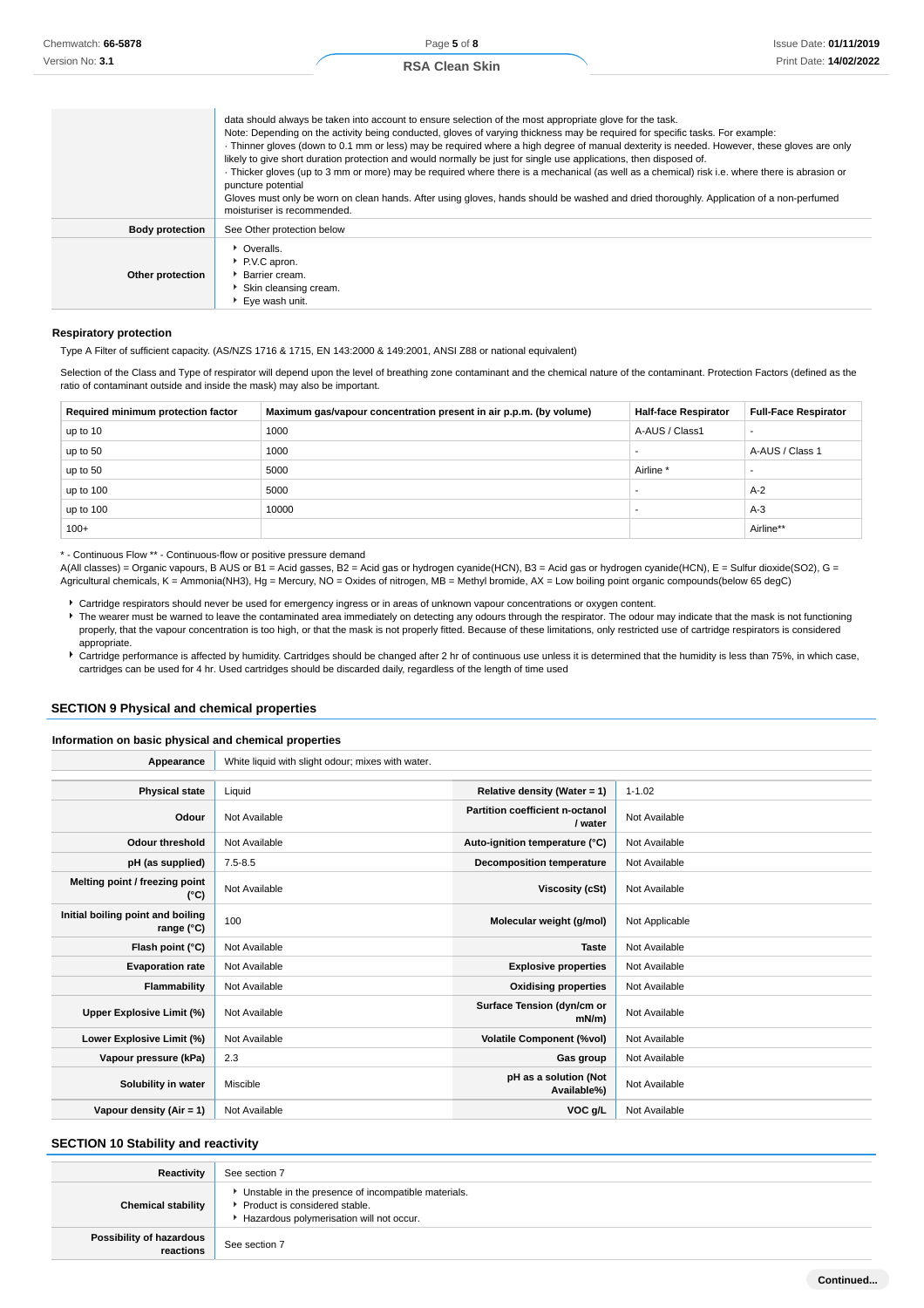| <b>Conditions to avoid</b> See section 7 |               |
|------------------------------------------|---------------|
| Incompatible materials                   | See section 7 |
| Hazardous decomposition<br>products      | See section 5 |

### **SECTION 11 Toxicological information**

### **Information on toxicological effects**

| <b>Inhaled</b>        | The material is not thought to produce either adverse health effects or irritation of the respiratory tract following inhalation (as classified by EC<br>Directives using animal models). Nevertheless, adverse systemic effects have been produced following exposure of animals by at least one other<br>route and good hygiene practice requires that exposure be kept to a minimum and that suitable control measures be used in an occupational<br>setting. |                   |
|-----------------------|------------------------------------------------------------------------------------------------------------------------------------------------------------------------------------------------------------------------------------------------------------------------------------------------------------------------------------------------------------------------------------------------------------------------------------------------------------------|-------------------|
| Ingestion             | Accidental ingestion of the material may be damaging to the health of the individual.<br>Ingestion may result in nausea, abdominal irritation, pain and vomiting                                                                                                                                                                                                                                                                                                 |                   |
| <b>Skin Contact</b>   | There is some evidence to suggest that this material can cause inflammation of the skin on contact in some persons.<br>Open cuts, abraded or irritated skin should not be exposed to this material<br>Entry into the blood-stream, through, for example, cuts, abrasions or lesions, may produce systemic injury with harmful effects. Examine the skin<br>prior to the use of the material and ensure that any external damage is suitably protected.           |                   |
| Eye                   | There is some evidence to suggest that this material can cause eye irritation and damage in some persons.                                                                                                                                                                                                                                                                                                                                                        |                   |
| Chronic               | Long-term exposure to the product is not thought to produce chronic effects adverse to the health (as classified by EC Directives using animal<br>models); nevertheless exposure by all routes should be minimised as a matter of course.                                                                                                                                                                                                                        |                   |
|                       |                                                                                                                                                                                                                                                                                                                                                                                                                                                                  |                   |
|                       | <b>TOXICITY</b>                                                                                                                                                                                                                                                                                                                                                                                                                                                  | <b>IRRITATION</b> |
| <b>RSA Clean Skin</b> | Not Available                                                                                                                                                                                                                                                                                                                                                                                                                                                    | Not Available     |
| Legend:               | 1. Value obtained from Europe ECHA Registered Substances - Acute toxicity 2.* Value obtained from manufacturer's SDS. Unless otherwise                                                                                                                                                                                                                                                                                                                           |                   |

| <b>Acute Toxicity</b>                       | ×            | Carcinogenicity                 | ×                                                                                                  |
|---------------------------------------------|--------------|---------------------------------|----------------------------------------------------------------------------------------------------|
| <b>Skin Irritation/Corrosion</b>            | ×            | Reproductivity                  | ×                                                                                                  |
| <b>Serious Eye Damage/Irritation</b>        | $\checkmark$ | <b>STOT - Single Exposure</b>   | ×                                                                                                  |
| <b>Respiratory or Skin</b><br>sensitisation | ×            | <b>STOT - Repeated Exposure</b> | $\boldsymbol{\mathsf{x}}$                                                                          |
| <b>Mutagenicity</b>                         | ×            | <b>Aspiration Hazard</b>        | ×                                                                                                  |
|                                             |              | Legend:                         | $\blacktriangleright$ - Data either not available or does not fill the criteria for classification |

specified data extracted from RTECS - Register of Toxic Effect of chemical Substances

 $\blacktriangleright$  – Data either not available to make classification<br> $\blacktriangleright$  – Data available to make classification

### **SECTION 12 Ecological information**

#### **Toxicity RSA Clean Skin Endpoint Test Duration (hr) Species Value Source** Not Not Not Available Not Available Not Available Not Available Not Available Not Ava<br>Available Ava Available Not Available **Legend:** Extracted from 1. IUCLID Toxicity Data 2. Europe ECHA Registered Substances - Ecotoxicological Information - Aquatic Toxicity 4. US EPA, Ecotox database - Aquatic Toxicity Data 5. ECETOC Aquatic Hazard Assessment Data 6. NITE (Japan) - Bioconcentration Data 7. METI (Japan) - Bioconcentration Data 8. Vendor Data

**DO NOT** discharge into sewer or waterways.

### **Persistence and degradability**

| Ingredient                       | Persistence: Water/Soil               | Persistence: Air                      |
|----------------------------------|---------------------------------------|---------------------------------------|
|                                  | No Data available for all ingredients | No Data available for all ingredients |
| <b>Bioaccumulative potential</b> |                                       |                                       |
| Ingredient                       | <b>Bioaccumulation</b>                |                                       |

| $\cdot$                 |                                       |
|-------------------------|---------------------------------------|
|                         | No Data available for all ingredients |
|                         |                                       |
| <b>Mobility in soil</b> |                                       |
| Ingredient              | Mobility                              |
|                         | No Data available for all ingredients |

#### **SECTION 13 Disposal considerations**

| Waste treatment methods             |                                                                                                                                                                                                                                                                                         |
|-------------------------------------|-----------------------------------------------------------------------------------------------------------------------------------------------------------------------------------------------------------------------------------------------------------------------------------------|
| <b>Product / Packaging disposal</b> | Legislation addressing waste disposal requirements may differ by country, state and/ or territory. Each user must refer to laws operating in their<br>area. In some areas, certain wastes must be tracked.<br>A Hierarchy of Controls seems to be common - the user should investigate: |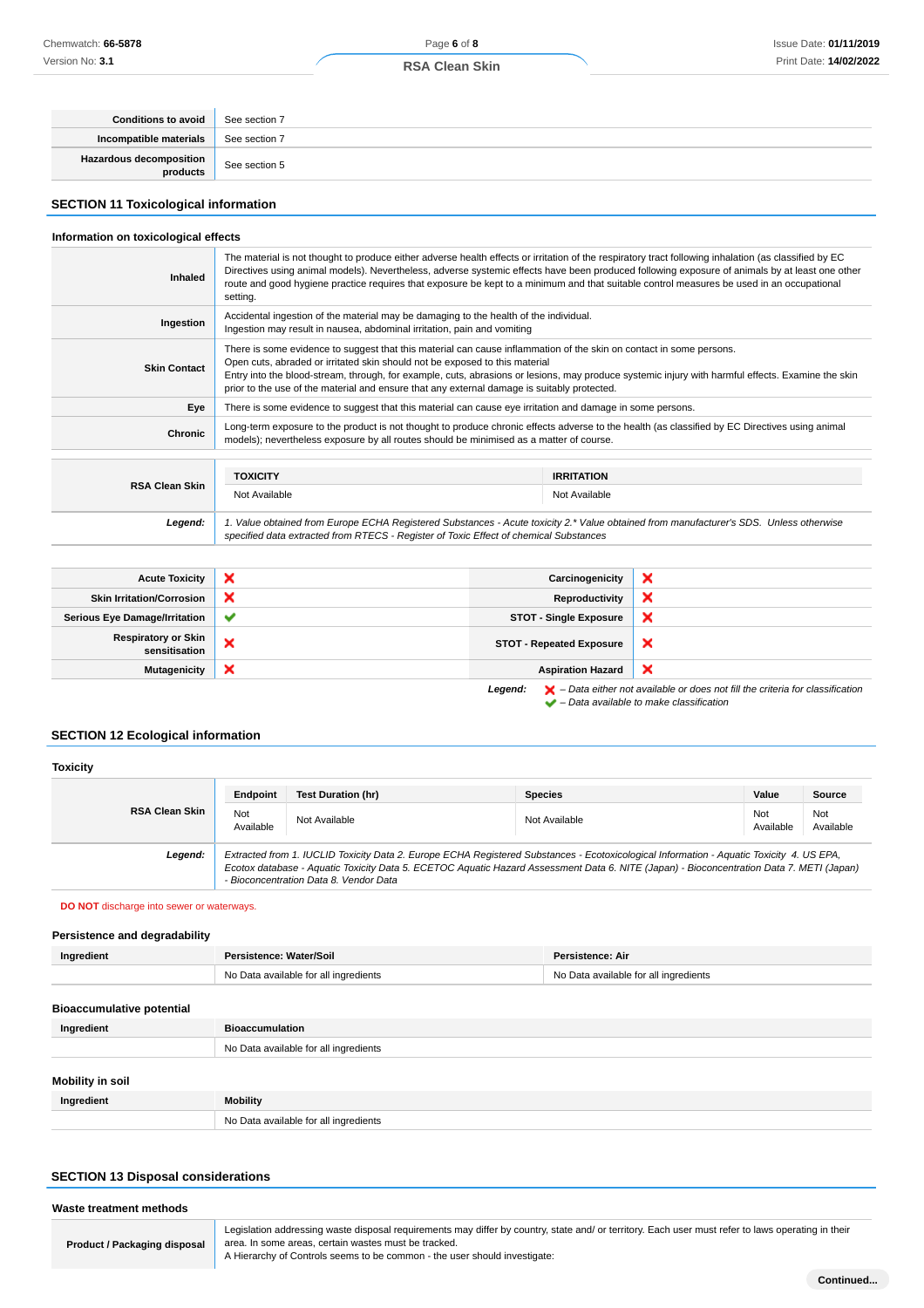| Reduction                                                                                                                                         |
|---------------------------------------------------------------------------------------------------------------------------------------------------|
| $\cdot$ Reuse                                                                                                                                     |
| $\cdot$ Recycling                                                                                                                                 |
| Disposal (if all else fails)                                                                                                                      |
| This material may be recycled if unused, or if it has not been contaminated so as to make it unsuitable for its intended use. If it has been      |
| contaminated, it may be possible to reclaim the product by filtration, distillation or some other means. Shelf life considerations should also be |
| applied in making decisions of this type. Note that properties of a material may change in use, and recycling or reuse may not always be          |
| appropriate.                                                                                                                                      |
| <b>DO NOT</b> allow wash water from cleaning or process equipment to enter drains.                                                                |
| It may be necessary to collect all wash water for treatment before disposal.                                                                      |
| In all cases disposal to sewer may be subject to local laws and regulations and these should be considered first.                                 |
| • Where in doubt contact the responsible authority.                                                                                               |
| ▶ Recycle wherever possible or consult manufacturer for recycling options.                                                                        |
| Consult State Land Waste Authority for disposal.                                                                                                  |
| Bury or incinerate residue at an approved site.                                                                                                   |
| ▶ Recycle containers if possible, or dispose of in an authorised landfill.                                                                        |
|                                                                                                                                                   |

### **SECTION 14 Transport information**

| <b>Labels Required</b>                                                                                                                                                                                                                        |                |  |  |  |
|-----------------------------------------------------------------------------------------------------------------------------------------------------------------------------------------------------------------------------------------------|----------------|--|--|--|
| <b>Marine Pollutant</b>                                                                                                                                                                                                                       | <b>NO</b>      |  |  |  |
| <b>HAZCHEM</b>                                                                                                                                                                                                                                | Not Applicable |  |  |  |
| Land transport (ADG): NOT REGULATED FOR TRANSPORT OF DANGEROUS GOODS<br>Air transport (ICAO-IATA / DGR): NOT REGULATED FOR TRANSPORT OF DANGEROUS GOODS<br>Sea transport (IMDG-Code / GGVSee): NOT REGULATED FOR TRANSPORT OF DANGEROUS GOODS |                |  |  |  |
| Transport in bulk according to Annex II of MARPOL and the IBC code                                                                                                                                                                            |                |  |  |  |
| Not Applicable                                                                                                                                                                                                                                |                |  |  |  |

### **Transport in bulk in accordance with MARPOL Annex V and the IMSBC Code**

| <b>Product name</b>                               | Group |
|---------------------------------------------------|-------|
| Transport in bulk in accordance with the ICG Code |       |

**Product name Ship Type**

### **SECTION 15 Regulatory information**

### **Safety, health and environmental regulations / legislation specific for the substance or mixture**

### **National Inventory Status**

| <b>National Inventory</b>                          | <b>Status</b>                                                                                                                                                                                     |  |  |  |
|----------------------------------------------------|---------------------------------------------------------------------------------------------------------------------------------------------------------------------------------------------------|--|--|--|
| Australia - AIIC / Australia<br>Non-Industrial Use | Not Available                                                                                                                                                                                     |  |  |  |
| Canada - DSL                                       | Not Available                                                                                                                                                                                     |  |  |  |
| Canada - NDSL                                      | Not Available                                                                                                                                                                                     |  |  |  |
| China - IECSC                                      | Not Available                                                                                                                                                                                     |  |  |  |
| Europe - EINEC / ELINCS / NLP                      | Not Available                                                                                                                                                                                     |  |  |  |
| Japan - ENCS                                       | Not Available                                                                                                                                                                                     |  |  |  |
| Korea - KECI                                       | Not Available                                                                                                                                                                                     |  |  |  |
| New Zealand - NZIoC                                | Not Available                                                                                                                                                                                     |  |  |  |
| Philippines - PICCS                                | Not Available                                                                                                                                                                                     |  |  |  |
| USA - TSCA                                         | Not Available                                                                                                                                                                                     |  |  |  |
| Taiwan - TCSI                                      | Not Available                                                                                                                                                                                     |  |  |  |
| Mexico - INSQ                                      | Not Available                                                                                                                                                                                     |  |  |  |
| Vietnam - NCI                                      | Not Available                                                                                                                                                                                     |  |  |  |
| Russia - FBEPH                                     | Not Available                                                                                                                                                                                     |  |  |  |
| Legend:                                            | Yes = All CAS declared ingredients are on the inventory<br>No = One or more of the CAS listed ingredients are not on the inventory. These ingredients may be exempt or will require registration. |  |  |  |

### **SECTION 16 Other information**

| <b>Dovision</b><br>۱af<br>- au | 11/2019<br>01 |
|--------------------------------|---------------|
| .<br>.<br>l lat<br>. .         | 20h<br>- 71   |

### **SDS Version Summary**

| Version | Date of Update | <b>Sections Updated</b>                                                        |
|---------|----------------|--------------------------------------------------------------------------------|
| 2.7     | 29/09/2016     | Appearance, Physical Properties, Use                                           |
| 3.1     | 01/11/2019     | One-off system update. NOTE: This may or may not change the GHS classification |